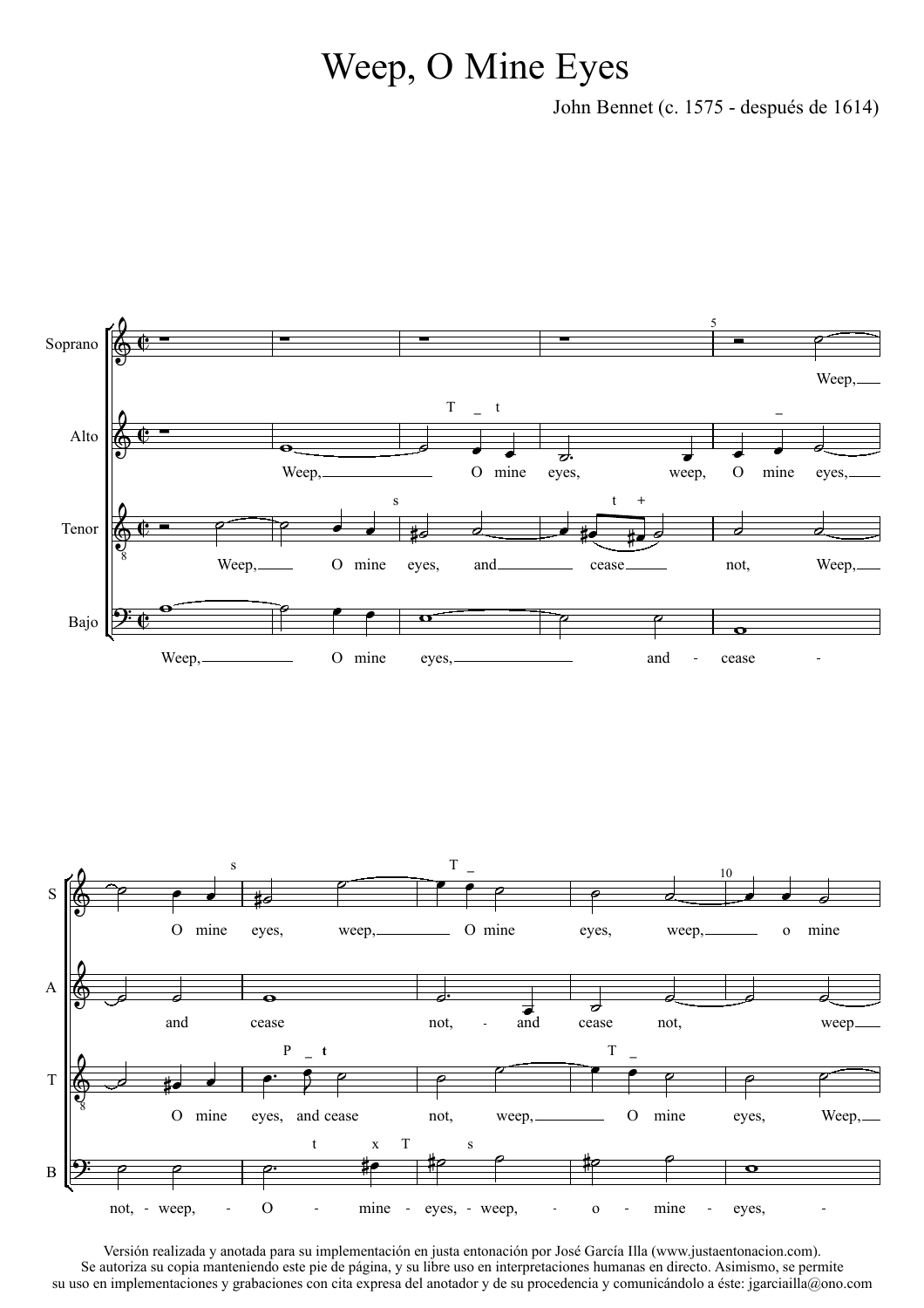

Versión realizada y anotada para su implementación en justa entonación por José García Illa (www.justaentonacion.com). Se autoriza su copia manteniendo este pie de página, y su libre uso en interpretaciones humanas en directo. Asimismo, se permite su uso en implementaciones y grabaciones con cita expresa del anotador y de su procedencia y comunicándolo a éste: jgarciailla@ono.com 2